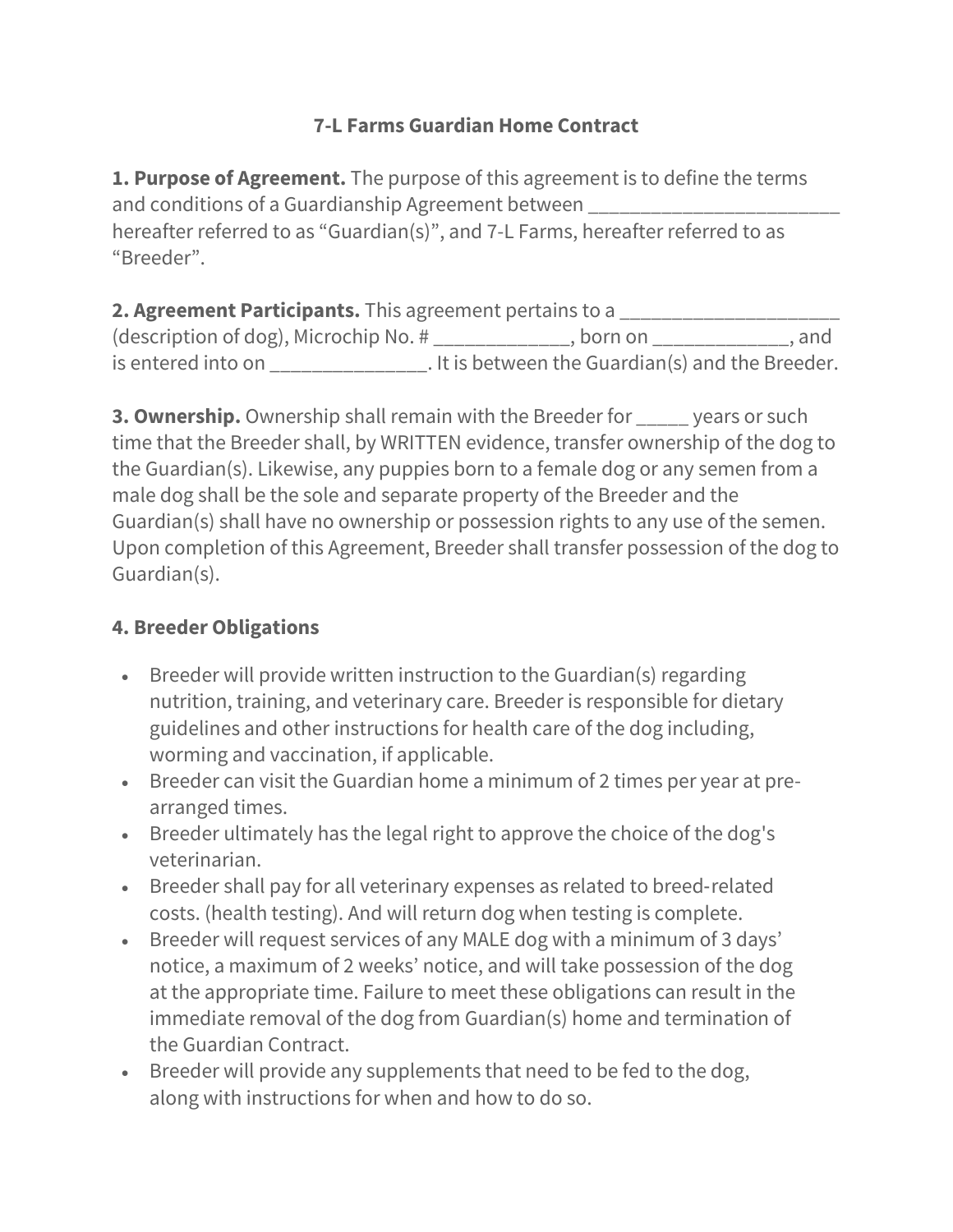• Breeder agrees to transport the dog from Guardian(s) home for any breeding or health testing and will return the dog to Guardian(s) once done. The dog will come back to stay with Breeder during the duration of all heat cycles (even if not being bred) to prevent any accidental breeding. And any bred dogs will come back to live with Breeder from one week prior to whelping through till puppies go home at eight weeks of age. Approximately ten weeks.

## **5. Guardian Obligations**

- Guardian(s) must live within 4 hours driving distance of Breeder.
- Guardian(s) must be willing to let Breeder see the home before being accepted as a Guardian(s).
- Guardian(s) will notify Breeder when a females heat cycles start.
- Guardian(s) must provide vet care as needed, at Guardian(s) expense, including the following:
	- $\circ$  regular vaccinations including rabies vaccine
	- o Administer monthly flea, tick, and heartworm medications only as approved by Breeder. Guardian must also immediately provide Breeder the dates of treatments & any vet care documentation for Breeder's own records.
- Guardian(s) may not choose or allow any elective veterinary procedures to be performed on the dog without the written consent of the Breeder.
- Guardian(s) are responsible for adequately maintaining, containing, training, and caring for the dog using methods approved by the Breeder.
- Guardian(s) must follow Breeder's nutritional guidelines, exercise the dog appropriately, pay for care and food-related expenses, and pay for visits to the veterinarian not related to breeding.
- If acquiring a puppy, Guardian(s) agrees to enroll, at Guardian(s) expense, puppy in at least one basic puppy class to ensure puppy gets proper socialization and obedience skills.
- Guardian(s) must surrender the dog to the Breeder whenever requested and on occasions such as, but not limited to, breeding and veterinary visits.
- Guardian(s) must inform Breeder of vacations and planned absences. Any persons caring for the dog in Guardian(s)' absence must be approved by the Breeder in advance, OR Breeder is willing to keep the dog while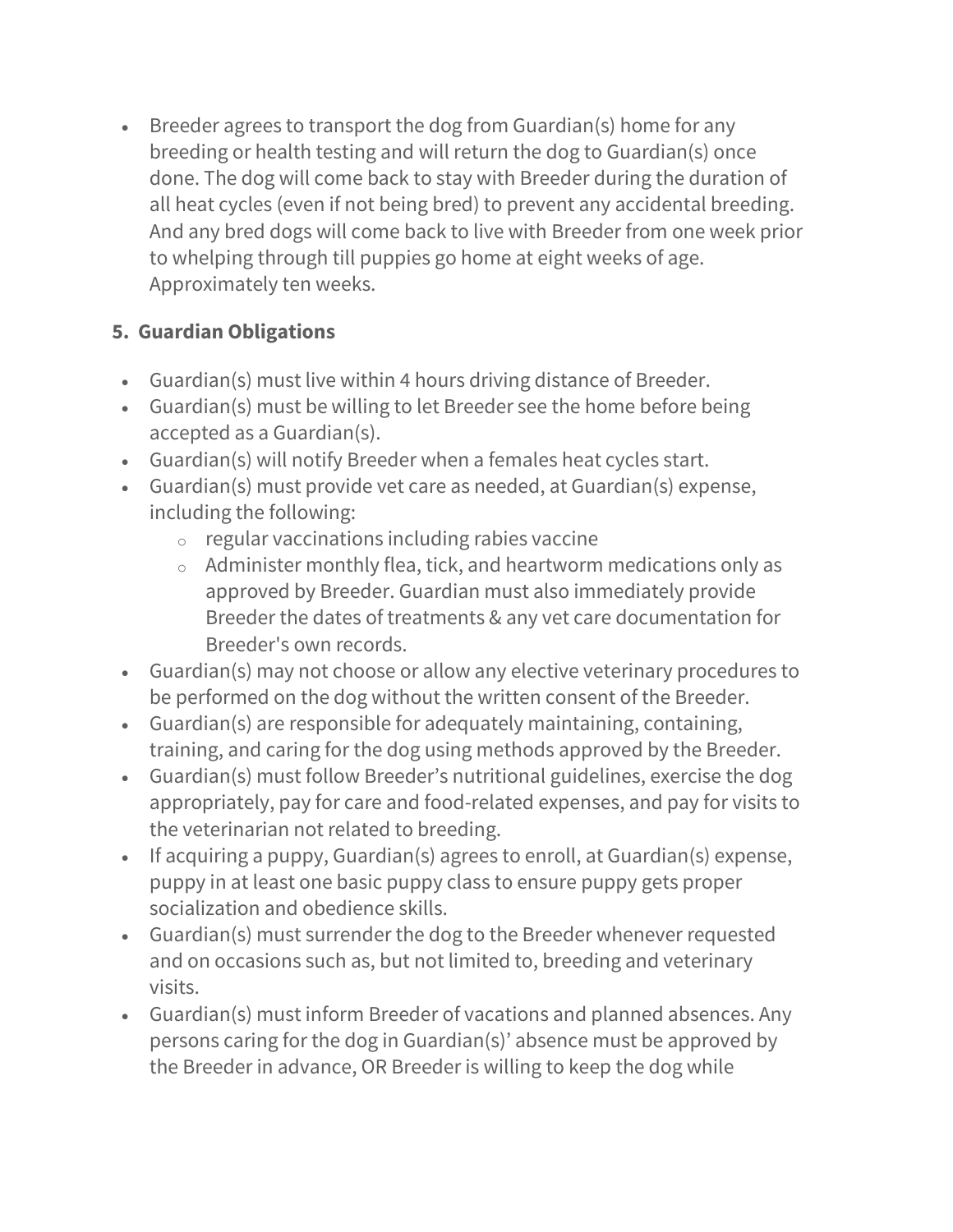Guardian(s) is away. Boarding of the dog will never be permitted while the contract is in place.

- Guardian(s) may not use or allow the use of the dog for breeding purposes.
- Guardian(s) are responsible for ensuring that all persons residing with the Guardian(s) and the dog understand and abide by the Guardian contract. Failure to meet any of these obligations can result in the dog being removed from the Guardian home and termination of the Guardianship agreement.
- Any other dogs in the Guardian(s) must be spayed/neutered if they are of the opposite sex.
- Immediate Payment to Breeder IF, prior to transfer of ownership from Breeders to Guardian(s), the following occurrences happen, the Guardian(s) agree to pay the Breeders the sum of \$5,000 (five thousand dollars):
	- $\circ$  Guardian, independently and without the expressed written consent of Breeders, has the dog spayed or neutered.
	- $\circ$  Guardian intentionally causes injury to the dog that prevents the dog from breeding or deliberately or out of negligence causes the death of the dog.
	- o Guardian absconds with the dog, transfers possession dog to anyone other than Breeder, fails to advise Breeder of any change in Guardian(s)' address, or ceases communication with Breeder.

## **6. Illness, Injury or Death of the dog while in Guardian's care**:

- The Guardian is responsible for seeking prompt and appropriate veterinary care in the event of injury or illness of the dog. If choices need to be made regarding the type of treatment, these choices must be presented to and made by the Breeder unless emergency treatment is required.
- If the dog dies due to negligence on the part of the Guardian, the Guardian owes the Breeder \$5,000. Negligence is defined as:
	- $\circ$  Failure to contain or supervise the dog in a responsible manner.
	- o Leaving the dog alone in a vehicle if the outdoor temperature is over 75 degrees
	- $\circ$  Failure to prevent the dog from having access to toxic materials.
	- o Failure to provide safe means of containment while the dog is in a moving vehicle (use of a crate or canine safety belt is required).